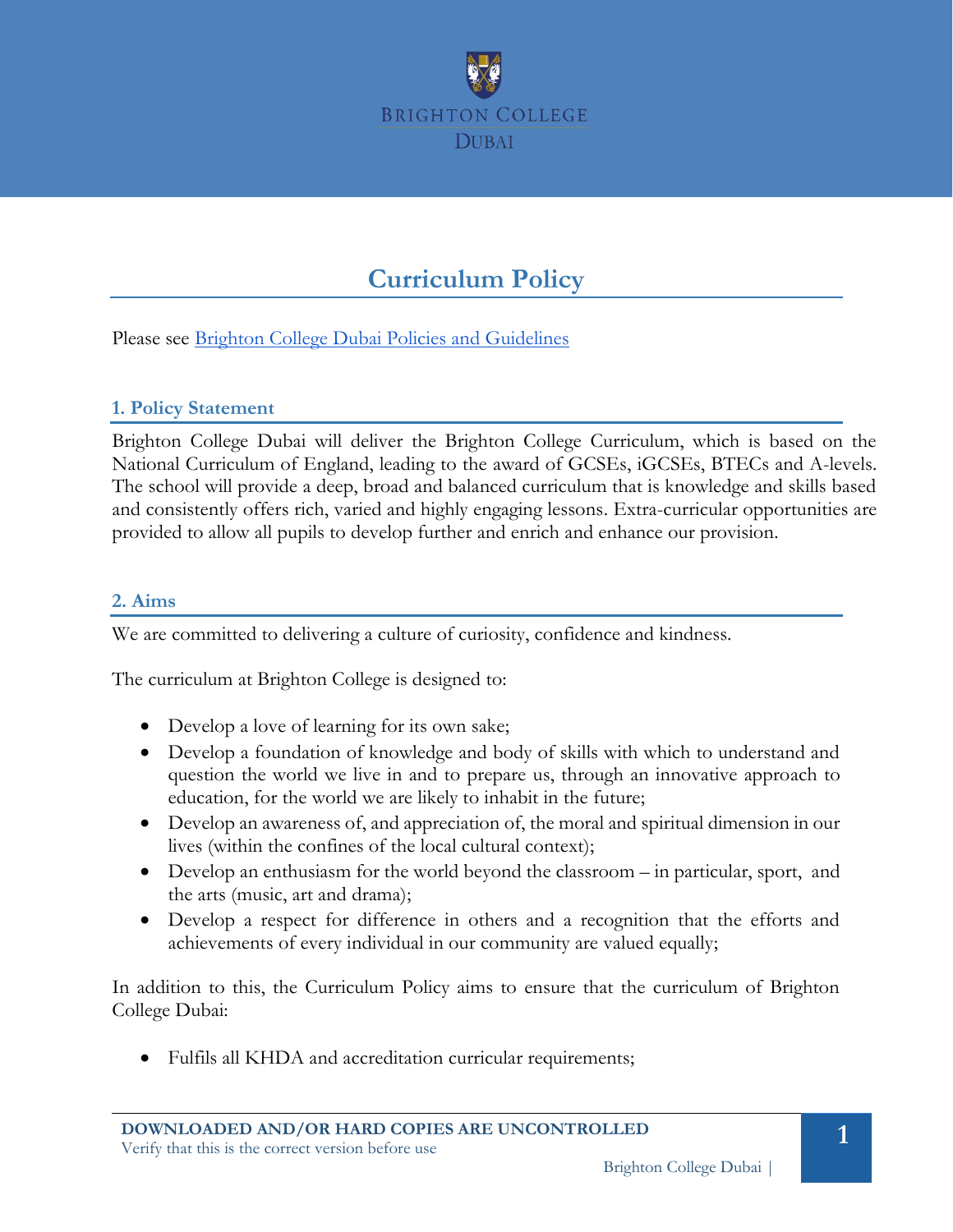

- Is broad, deep and balanced;
- Provides an authentic Brighton College education (in line with the local cultural context);
- Prepares pupils fully for the next stage of their education, and ultimately the world's leading universities;
- Facilitates personalised provision and, where necessary, personalised curriculum pathways;
- Allows all pupils to progress rapidly and therefore achieve the highest possible academic standards;
- Allows all pupils to develop independent learning skills; allows all pupils to be consistently stretched and challenged.

Our Curriculum Intentions are to:

- Develop lively enquiring learners that are resilient and take responsibility for their learning.
- Provide an interesting, well-planned knowledge and skills based curriculum that ensures coverage of the National Curriculum and KHDA mandatory subjects
- Develop behaviours and habits to allow our pupils to become effective learners
- Develop an inclusive and equitable curriculum that provides a flexible and relevant education for all pupils
- Develop a curriculum that has relevance, where cross-curricular links are embedded.
- Develop the character of our learners.

# **3. Practice and Procedure**

For the Ministry of Education curriculum, pupils are split into native and non-native Arabic teaching groups. In addition, the curriculum includes Social Moral and Cultural Education, as well as Islamic Studies (for Muslim pupils).

## 3.1 National Curriculum coverage

#### Prep School

| Year Group               | Age     | Curriculum                                       |
|--------------------------|---------|--------------------------------------------------|
| Foundation Stage 1 and 2 | $3 - 5$ | Early Years Foundation Stage Framework<br>(2021) |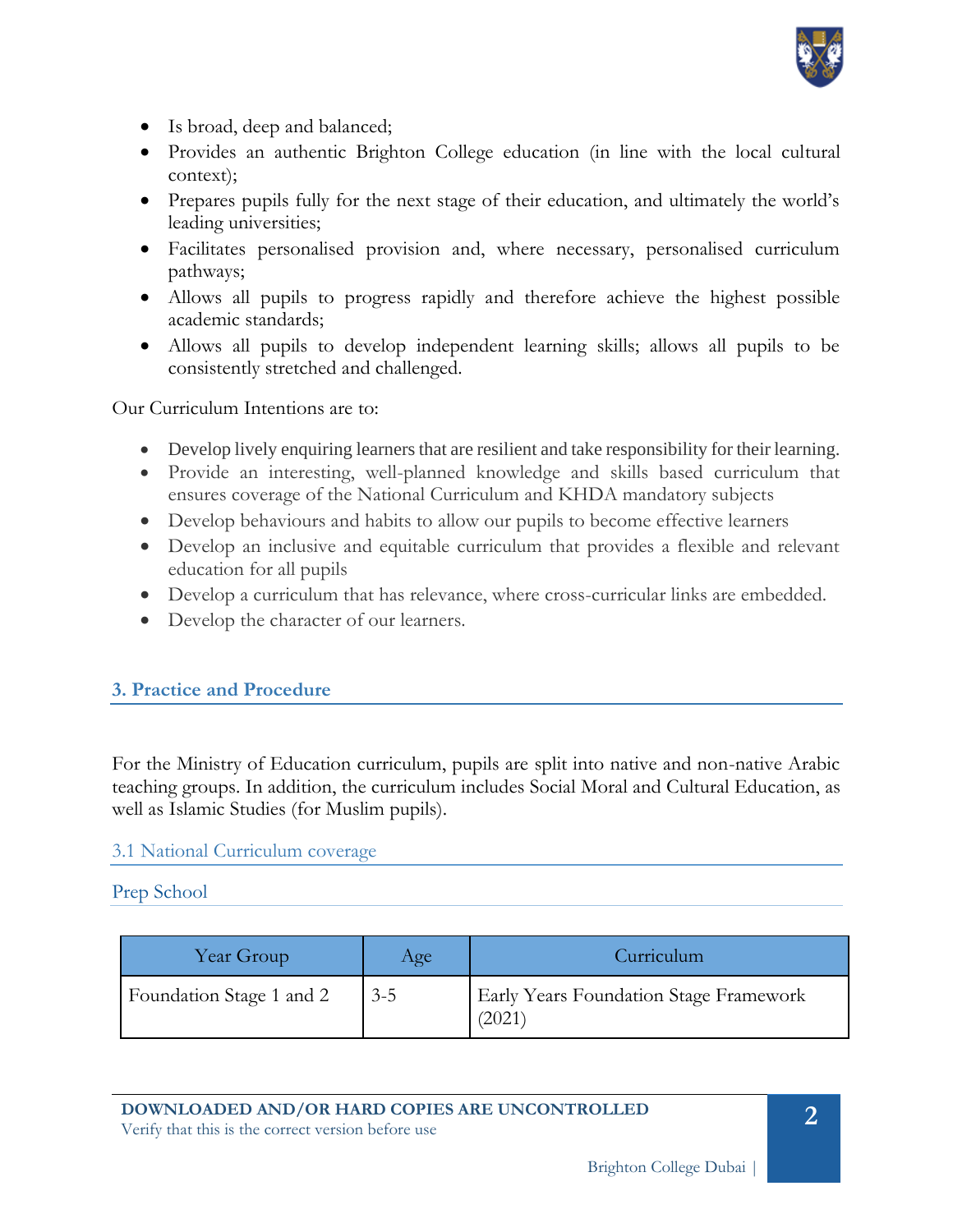

| Year 1 - Year 2 | $5 - 7$  | National Curriculum Key Stage One,<br>International Primary Curriculum Mile Post 1      |
|-----------------|----------|-----------------------------------------------------------------------------------------|
| Year 3 - Year 6 | $7 - 11$ | National Curriculum Key Stage Two<br>International Primary Curriculum Mile Post 2<br>&3 |

## Senior School

| Year Group        | Age       | Curriculum                          |
|-------------------|-----------|-------------------------------------|
| Year 7 - Year 9   | $11 - 14$ | National Curriculum Key Stage Three |
| Year 10 - Year 11 | $14-16$   | National Curriculum Key Stage Four  |
| Year 12 - Year 13 | $16 - 18$ | National Curriculum Key Stage Five  |

## 3.2 The Early Years Foundation Stage (EYFS)

The new Statutory Framework for the Early Years published by the DfE will be in place from August 2021 and will be underpinned by the 'Curiosity Approach'. The rich, play-based Early Years Foundation Stage curriculum supports children's physical, emotional, social and linguistic development, whilst also providing the foundations for literacy and numeracy. Knowledge, skills and understanding are developed through children's interests and curiosity.

The 'Early Years Foundation Stage' (EYFS) has four guiding principles that shape our practice. These are:

- Every child is a unique child, who is constantly learning and can be resilient, capable, confident and self-assured
- Children learn to be strong and independent through positive relationships
- Children learn and develop well in enabling environments with teaching and support from adults, who respond to their individual interests and needs and help them to build their learning over time. Children benefit from a strong partnership between practitioners and parents and/or careers.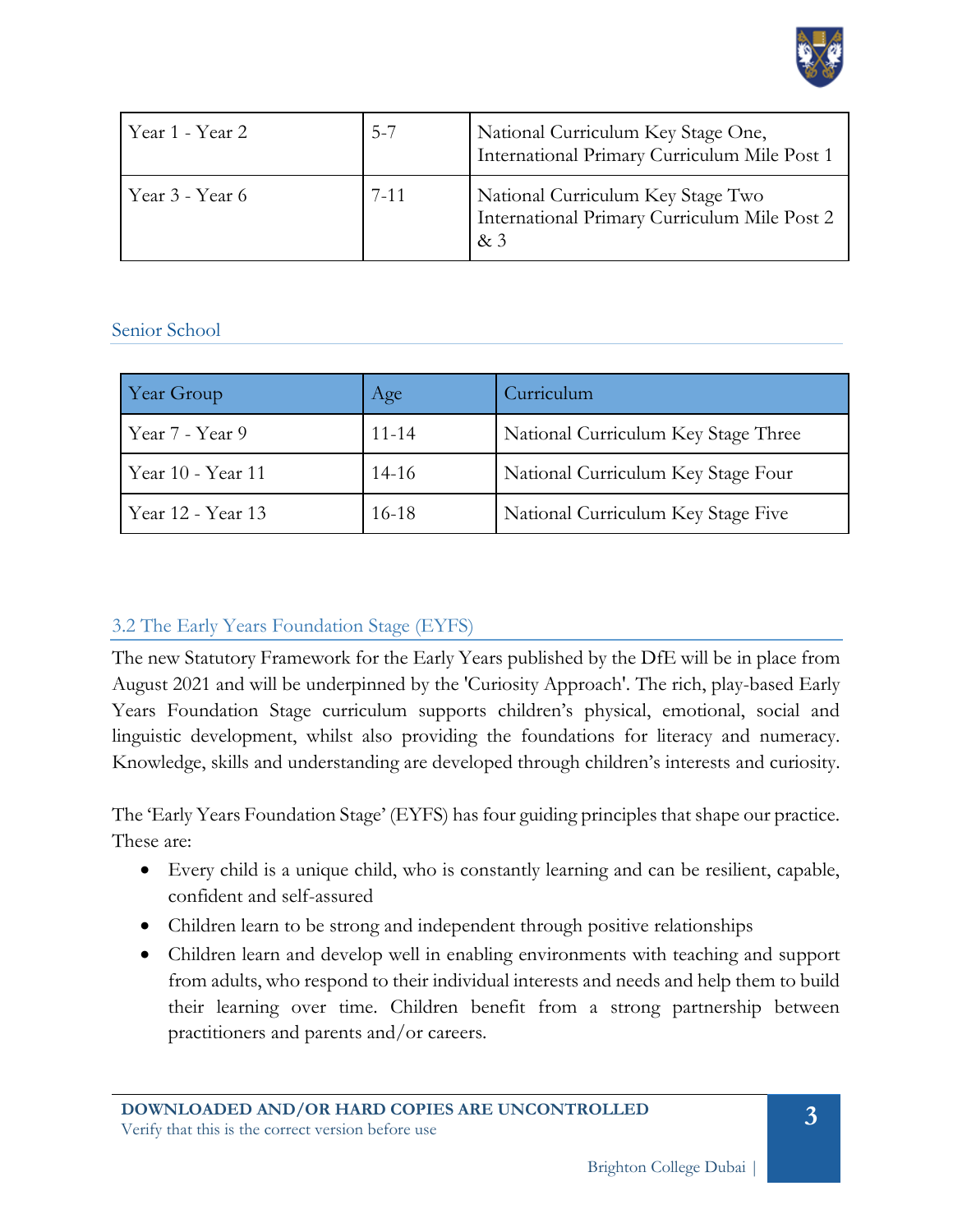

• Importance of learning and development. Children develop and learn at different rates. The framework covers the education and care of all children in early years provision, including children with special educational needs and disabilities (SEND).

There are seven areas of learning and development in the EYFS. All areas are important and interconnected. Three areas are particularly crucial for igniting children's curiosity and enthusiasm for learning, and for building their capacity to learn, form relationships and thrive. These three areas, the prime areas, are:

- Communication and language
- Physical development Personal
- Social and emotional development

We also support children in four specific areas, through which the three prime areas are strengthened and applied. The specific areas are:

- Literacy
- Mathematics
- Understanding the world
- Expressive arts and design

## Curiosity Approach

The Early Years is an accredited Curiosity Approach setting. The Curiosity Approach is a modern day approach to Early childhood. Taking parts from Reggio, Steiner, Te Whariki and a sprinkle of Montessori. The Curiosity Approach brings curiosity, awe and wonder into Early Childhood and creates the 'thinkers and doers' of the future.

## 3.3 Year 1 and Year 2

In Years 1 and 2, pupils continue their learning journey through a curriculum that is based on the educational philosophy of active learning. Pupils will build on and consolidate their learning through practical work, practice and the opportunity to use their learning. This approach will help create flexible, creative, and proactive pupils who can solve problems, make decisions, think critically, communicate ideas effectively and work efficiently within teams and groups. The curriculum covers a wide range of subjects encompassing the National Curriculum for England - Key Stage 1 Programme of Study, the International Primary Curriculum, French, Music, Moral Social and Cultural Studies, Arabic and Islamic Education.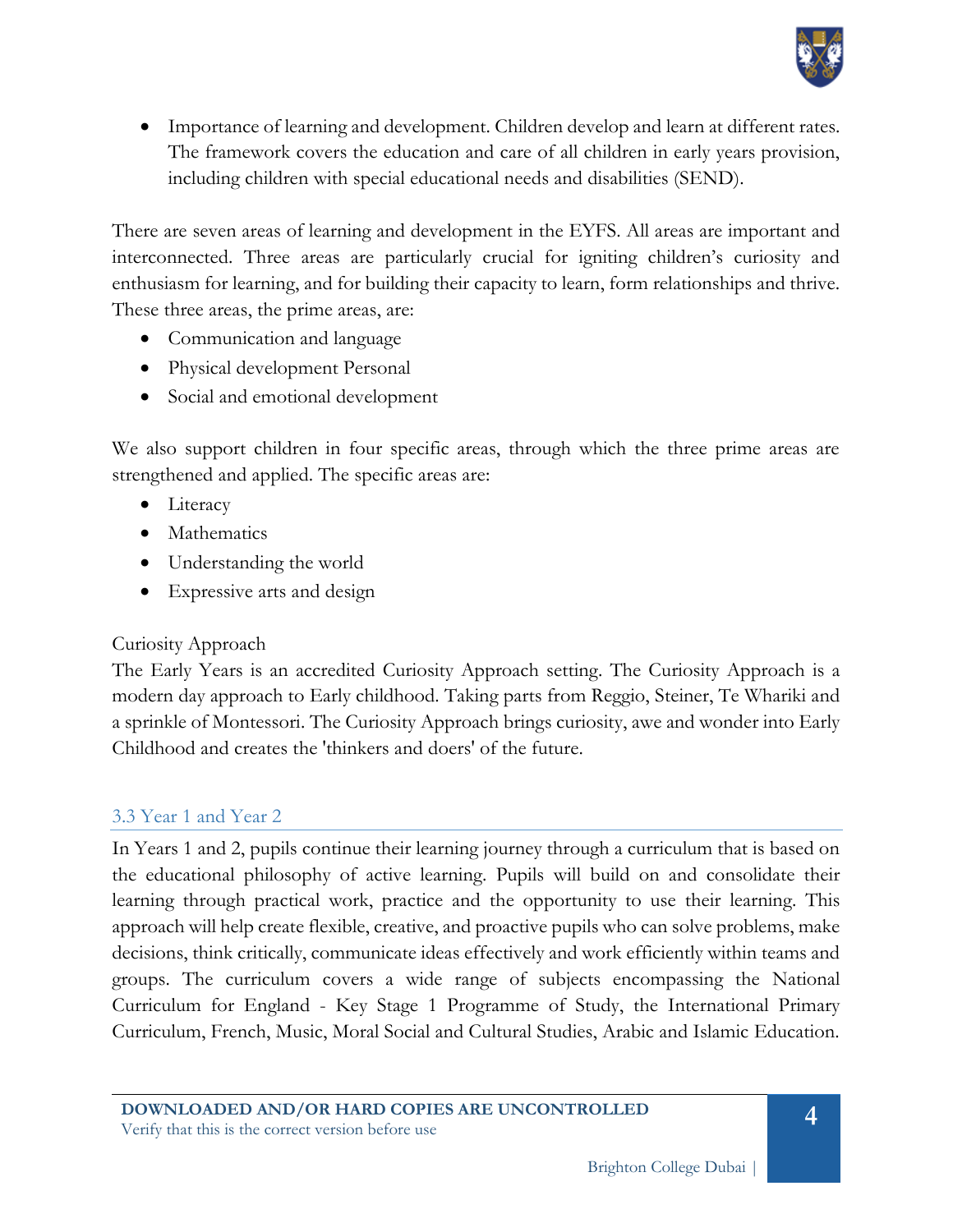

## 3.4 Year 3 - Year 6

In Years 3 to 6 the pupils will continue to build on and develop their knowledge, skills and understanding through a learning focused curriculum that prepares the pupils with 21st Century skills suitable for entry to the Senior School at age 11. The academic rigor of the Brighton College curriculum in the core subjects will be balanced with an interest driven, crosscurricular approach in the foundation subjects with a view to emphasising independent enquiry and a love of learning. Pupils will follow a rich and balanced curriculum which will be delivered by a combination of the class teacher and specialist teachers.

An extensive co-curricular programme is in place to enrich and enhance pupils' Brighton College experience. The co-curricular activities aim to inspire pupils to be enterprising, creative and innovative

# 3.5 International Primary Curriculum – (Year 1– Year 6)

At Brighton College Dubai we are research driven in our choice of programmes and our approach to teaching and learning. The Preparatory School uses the thematic, cross-curricular, International Primary Curriculum (IPC) as its programme for non-core subjects, to support rigorous learning and to build meaningful connections between subjects. The IPC is a clearly planned out curriculum which has a well-researched and intentioned approach to learning. It ensures that learning is contextually relevant, it is current, as it has been updated in 2020 and 2021 and instills global competence and understanding. Each year group will cover a range of thematic units during the year. The units help pupils to acquire and develop skills that are transferred across curriculum areas, thus embedding their learning and ensuring that meaningful and memorable links are made. Using this innovative and creative approach to the curriculum, helps ensure that learning is exciting and builds on our pupils' interests. Each year group plans out their units on a 'route map' to ensure the coverage of the learning objectives expected and these can be mapped to National Curriculum objectives. The IPC takes into consideration the development of the whole child and is a learning focused approach where metacognition skills are explicitly taught to allow pupils to understand how they learn best and how they can strive for progress. The IPC draws together personal, subject and global perspective learning goals to support the development of the whole child. Brighton College Dubai uses the IPC because it supports all pupils learning, and allows them to think deeply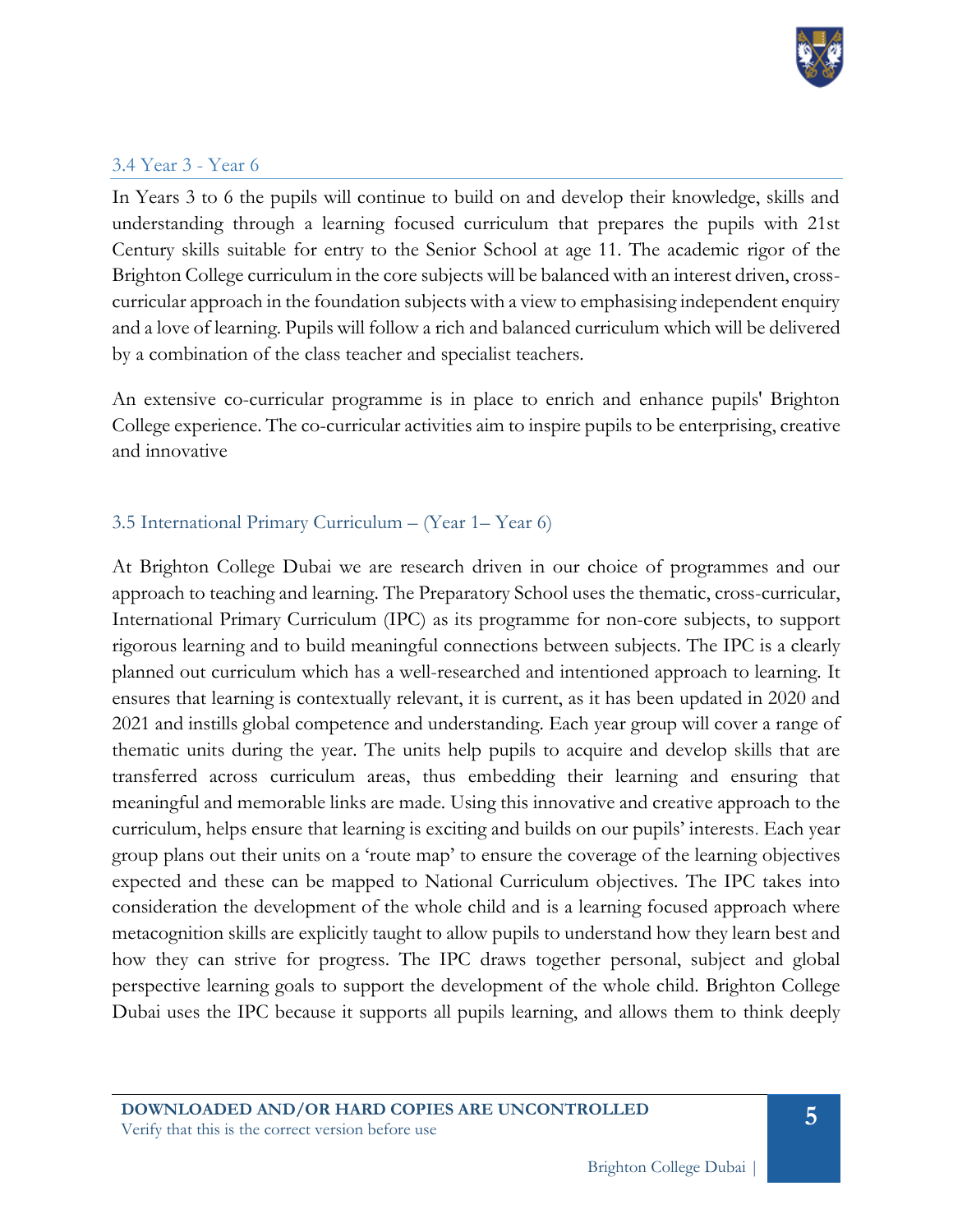

about their learning, has an inquiry approach and is preparing young learners to become global citizens for now and in the future.

# 3.6 Specialist Curriculum teaching

Whilst the majority of the curriculum is taught by the class teacher from FS1 upwards, elements of the curriculum is delivered by specialists, this will include Arabic, PE and Music to start with but then increase to Islamic Education, French, Drama, Art and DT as pupils get to upper Prep.

# 3.7 Curriculum to support all pupils

Our pupils are at the heart of our curriculum which is designed to take into account the local context of Dubai and the demographics, abilities, emotional well-being and experiences of our pupils. The curriculum needs to meet the learning needs of all pupils. A systematic assessment cycle feeds into an informed pupil progress review system which enables teachers to use data purposefully to provide supported curriculum pathways with clear targets, to all pupils and thereby allowing them to fulfil their academic potential.

# 3.8 Co-curricular programme

To complement our rich and engaging curriculum, Brighton College offers a wide variety of co-curricular activities to pupils from FS1 upwards, which provide many different enrichment and enhancement opportunities. Pupils can pursue a range of different interests which will be led either by our teaching staff or external providers. Co-curricular activities run before school, during lunchtime and after school. Some activities will incur additional costs and this would be highlighted in the information to parents. The co-curricular options change each term and include anything from sports squads to coding and creative arts to debating.

## 3.9 Senior School

The curriculum is taught by subject specialists throughout the Senior School ensuring pupils receive the best possible learning experience. Biology, Chemistry and Physics are taught in specialist laboratories and dedicated rooms are also used for PE, Design and Technology, Art, Drama, Music and Computer Science. Physical Education is a core subject throughout the Senior School and a wide range of indoor and outdoor, team and individual sports are taught with an emphasis on personal health and fitness.

The school also has an extensive programme of co-curricular activities which extend and complement the timetabled curriculum. Subject departments run clubs in either a lunch time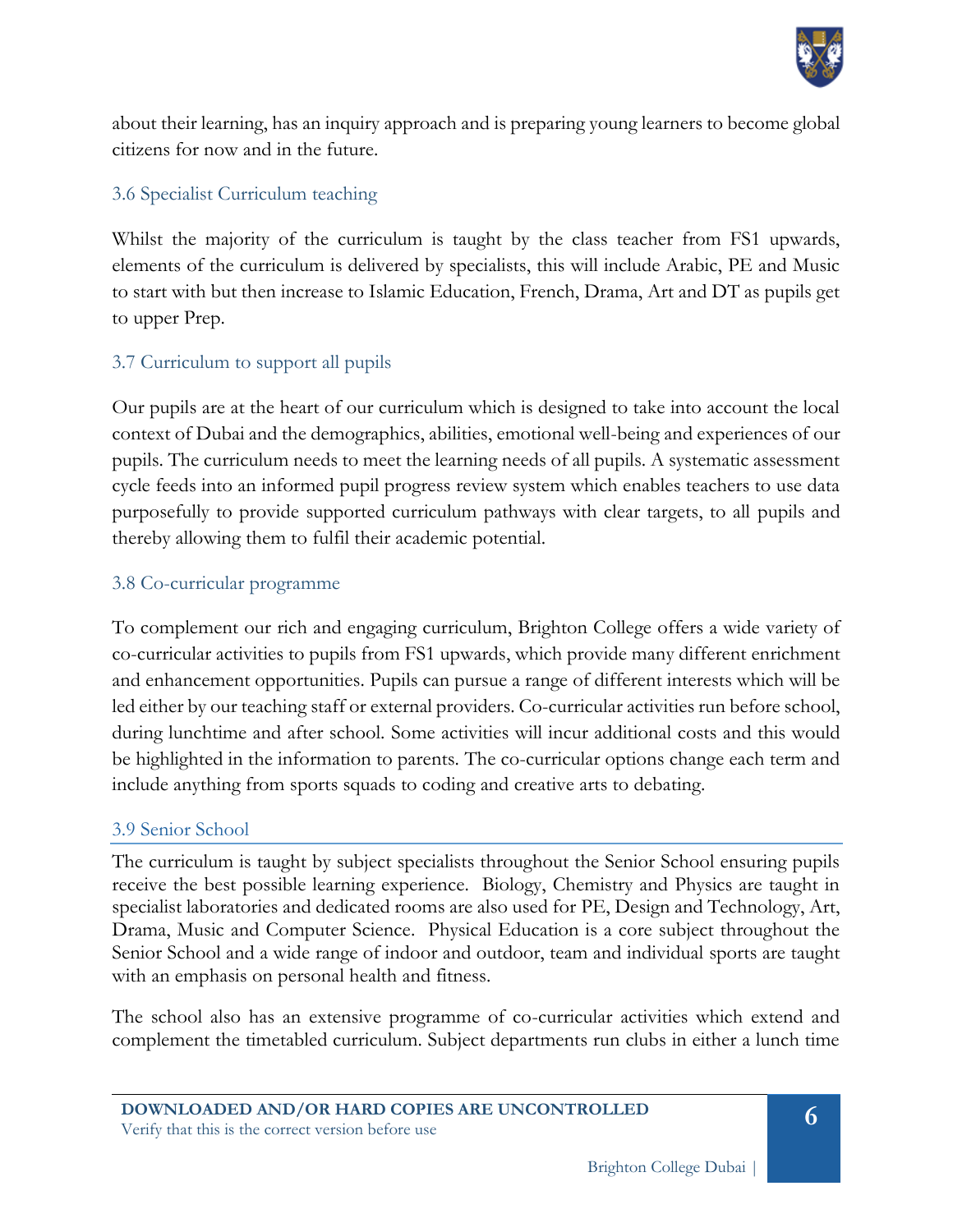

or an afterschool slot and there are an especially wide variety of drama, sport and music activities available.

Attention to the individual pupil and to his or her educational development is paramount through all years of the curriculum: individual needs are always taken into account and success is achieved through outstanding teaching and learning, systematic tracking of progress and the setting of appropriate targets by the pupils' house tutor, housemaster/mistress and the SSLT. Our expectations are that pupils will play a full part in their own progress and development as they become independent learners. Parents will receive regular reports in various formats at appropriate times in the school year and will have the opportunity to meet with their sons and daughters' teachers. We actively encourage all pupils to attend Parents' Evenings, dates of which are on the school calendar, which can be found on the school's website.

## 3.9.1 Year 7-9 (Lower senior school)

In years 7 and 8, all pupils study English, Arabic, mathematics, science, art, design and technology, drama, The Story of Our Land (history, geography and religious studies combined), ICT, music and physical education (including games and swimming). At the start of Year 7 pupils will also choose a language: either French, Spanish or German. Core Moral, Social and Cultural Studies, Islamic studies and regular PSHE are timetabled also.

As in the Prep school, assessment is embedded into the curriculum through both formative and summative tasks which will allow teachers to know their pupils in depth and carefully monitor, track and plan for their progress. Pupils should, with the assistance of their House master and tutor, take ownership of their learning, should recognise their strengths and weaknesses and have the tools to address these.

In Year 9, all of these subjects continue but there is a greater focus on helping pupils to decide the subjects they will eventually take to IGCSE. From the beginning of the year pupils are asked to consider their choices for Year 10and are offered support from their tutor, house master and the Deputy Heads – Pastoral and Academic as the year progresses. Advising staff will act on advice from Heads of Departments as to the pupil's suitability for courses at Key Stage 4.

| Subject | Minutes per Week  |        |        |         |         |         |         |
|---------|-------------------|--------|--------|---------|---------|---------|---------|
| Subject | Year <sub>7</sub> | Year 8 | Year 9 | Year 10 | Year 11 | Year 12 | Year 13 |
| English | 220               | 200    | 200    | 220     | 240     | 300     | 300     |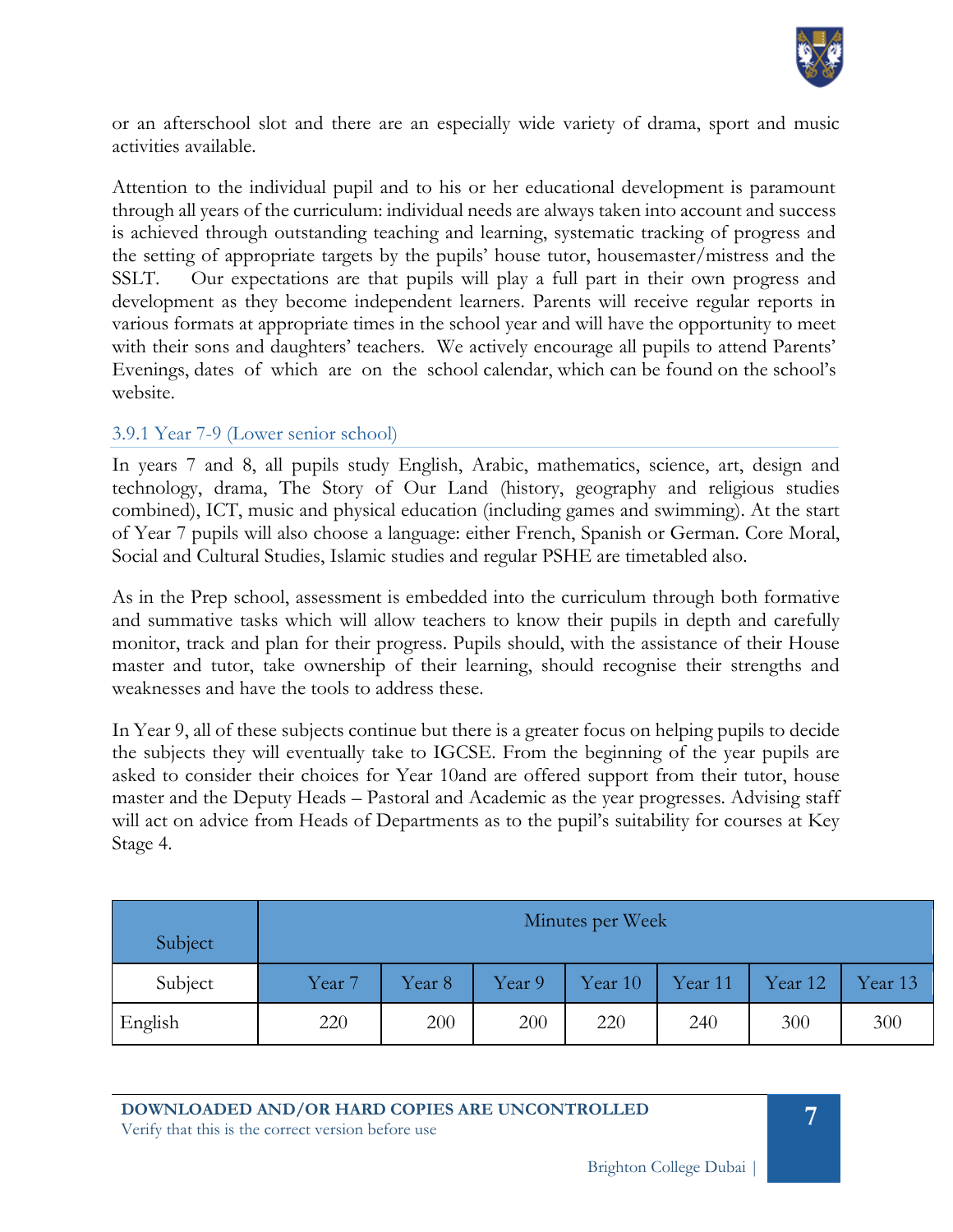

| Library                           | 40     | 40  | 40  | N/A | N/A | N/A | N/A |
|-----------------------------------|--------|-----|-----|-----|-----|-----|-----|
| Literacy                          | 40     | 40  | 40  | 40  | 40  | N/A | N/A |
| Mathematics                       | 200    | 200 | 200 | 300 | 320 | 300 | 300 |
| Numeracy                          | 40     | 40  | 40  | 40  | 40  | N/A | N/A |
| Science                           | 200    | 200 | 200 | 280 | 300 | N/A | N/A |
| Biology                           | N/A    | N/A | N/A | 40  | 60  | 300 | 300 |
| Chemistry                         | N/A    | N/A | N/A | 60  | 60  | 300 | 300 |
| Physics                           | N/A    | N/A | N/A | 40  | 40  | 300 | 300 |
| Music                             | 60     | 60  | 60  | 160 | 180 | 300 | 300 |
| Art                               | 60     | 60  | 60  | 160 | 180 | 300 | 300 |
| Drama                             | 60     | 60  | 60  | 160 | 180 | N/A | N/A |
| D&T                               | 80     | 80  | 100 | 160 | 180 | N/A | N/A |
| Computer Sci                      | 80     | 80  | 80  | 160 | 180 | N/A | N/A |
| Physical<br>Education             | 160    | 160 | 160 | 160 | N/A | N/A | N/A |
| Games                             | N/A    | N/A | N/A | 60  | 60  | 60  | 60  |
| French                            | 80     | 120 | 120 | 160 | 180 | 300 | 300 |
| Spanish                           | $80\,$ | 120 | 120 | 160 | 180 | N/A | N/A |
| Story of Our<br>Land<br>(Yr7&Yr8) | 80     | 160 | N/A | N/A | N/A | N/A | N/A |
| Geography<br>(Yr9)                | N/A    | N/A | 60  | 160 | 180 | 300 | 300 |
| History $(Yr9)$                   | N/A    | N/A | 80  | 160 | 180 | 300 | 300 |
| Arabic A                          | 200    | 160 | 160 | 160 | 180 | 160 | 160 |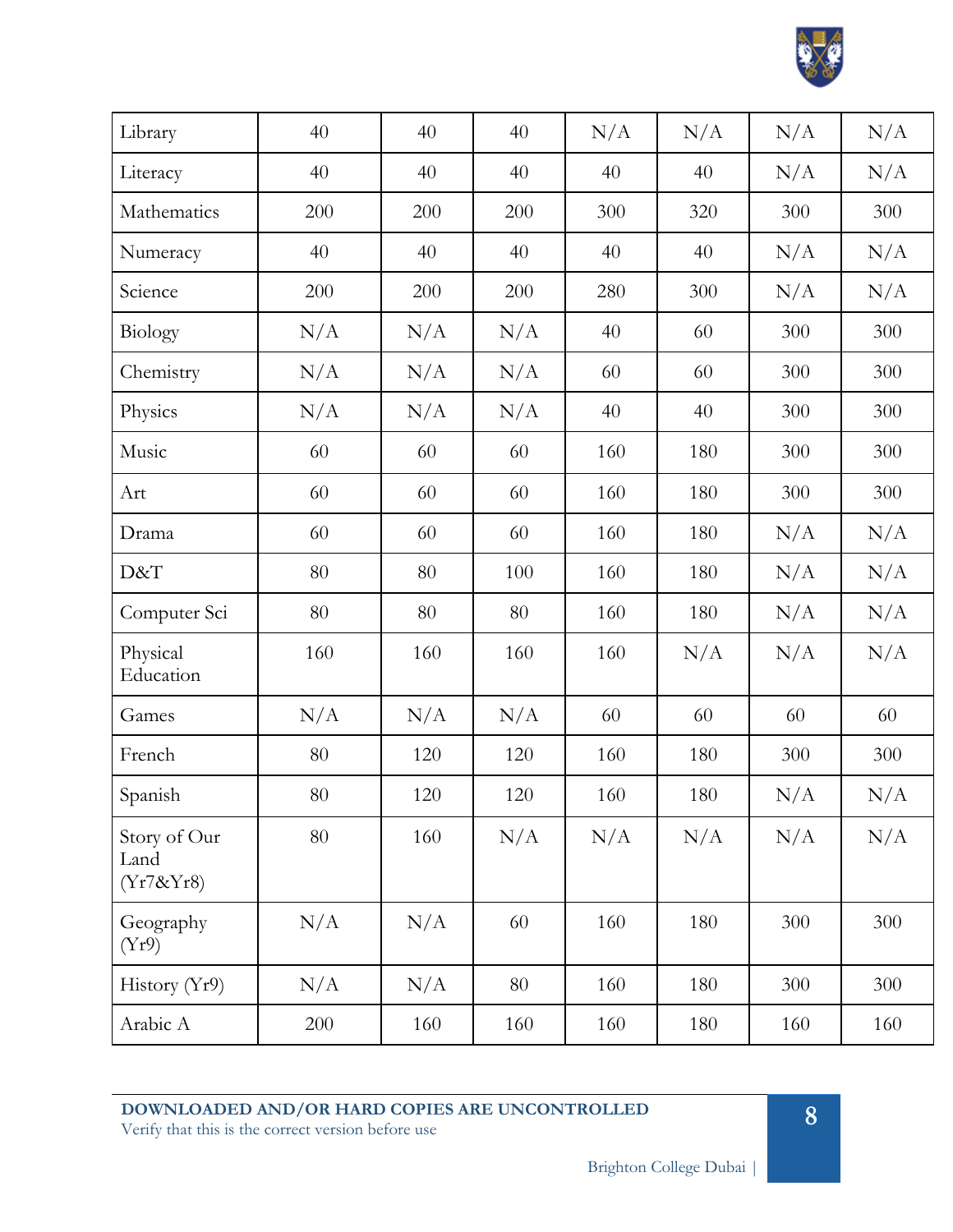

| Arabic B                   | 160 | 160 | 160 | 160 | 180 | 160 | 160 |
|----------------------------|-----|-----|-----|-----|-----|-----|-----|
| Islamic Studies<br>A and B | 80  | 80  | 80  | 80  | 80  | 80  | 80  |
| Social Studies             | 40  | 40  | 40  | 40  | 40  | 40  | 40  |
| Moral<br>Education         | 40  | 40  | 40  | 40  | 40  | 40  | 40  |
| House                      | 110 | 110 | 110 | 110 | 110 | 110 | 110 |

## 3.8.2 Senior School (Upper Senior and Sixth Form)

In Year 10, pupils choose four options – one each from the list below. The options blocks will alter each year, below are the options for Year 10 2021-2022 and Year 11 2021-2022

| <b>GCSE Option Blocks</b><br><b>Year 10 Sept 2021-22</b> |                   |                                                          |                         |  |  |
|----------------------------------------------------------|-------------------|----------------------------------------------------------|-------------------------|--|--|
| <b>Block A</b>                                           | <b>Block B</b>    | <b>Block C</b>                                           | <b>Block D</b>          |  |  |
| French                                                   | Design Technology | <b>Computer Science</b>                                  | <b>Business Studies</b> |  |  |
| Spanish                                                  | Art               | <b>History</b>                                           | Drama                   |  |  |
|                                                          | Geography         | Separate Science                                         | <b>Music</b>            |  |  |
|                                                          |                   |                                                          | PE.                     |  |  |
|                                                          |                   |                                                          |                         |  |  |
|                                                          |                   | <b>GCSE Option Blocks</b><br><b>Year 11 Sept 2021-22</b> |                         |  |  |
| <b>Block A</b>                                           | <b>Block B</b>    | <b>Block C</b>                                           | <b>Block D</b>          |  |  |
| French                                                   | Geography         | Design Technology                                        | <b>Computer Science</b> |  |  |
| Arabic B                                                 | Separate Science  | <b>History</b>                                           | Drama                   |  |  |
| Spanish                                                  |                   | Art                                                      | <b>Music</b>            |  |  |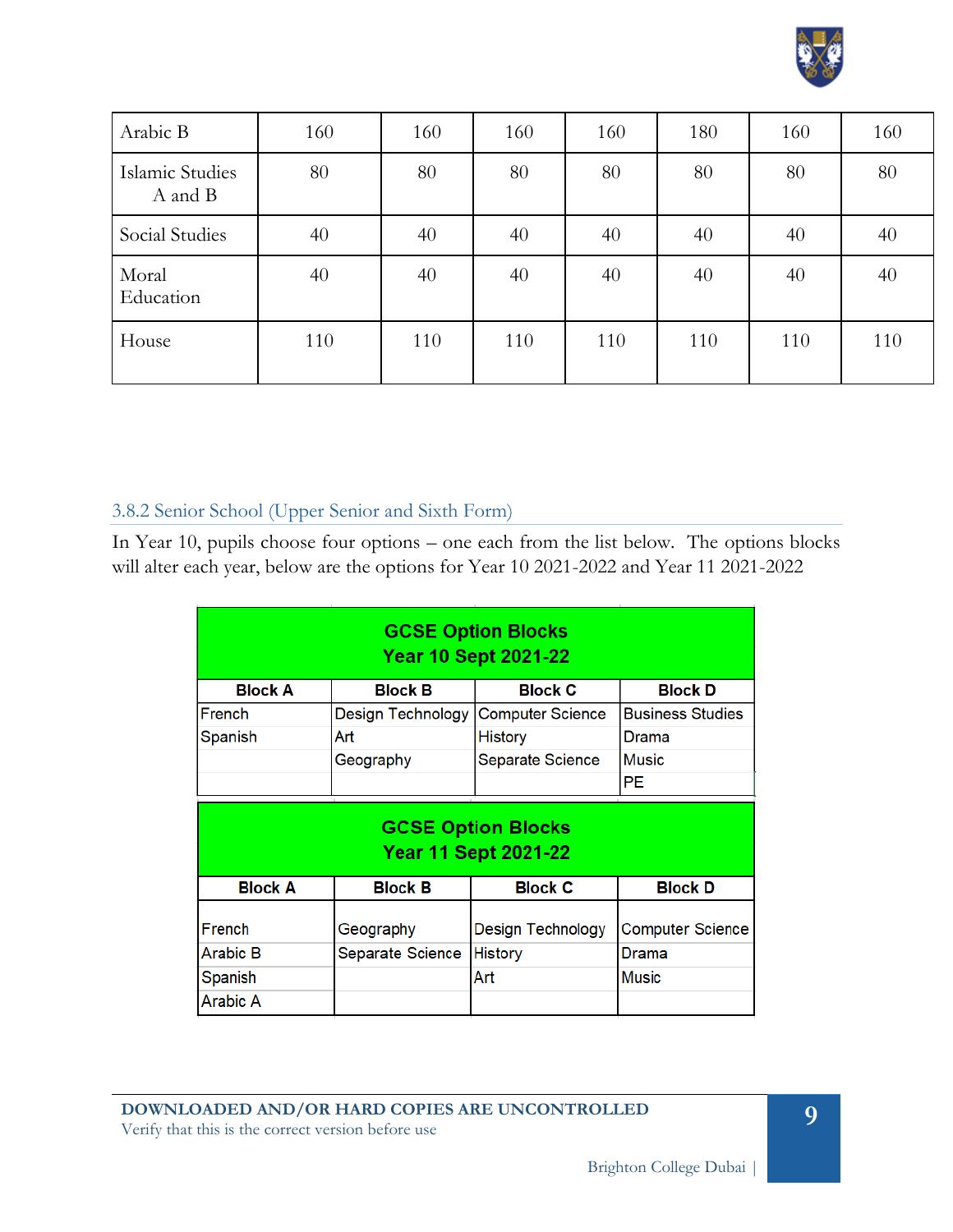

| <b>Yr12 A Level Option Blocks</b><br><b>Sept 2021-22</b> |                  |                |                |  |  |
|----------------------------------------------------------|------------------|----------------|----------------|--|--|
| <b>Block A</b>                                           | <b>Block B</b>   | <b>Block C</b> | <b>Block D</b> |  |  |
| <b>Business</b>                                          | <b>Economics</b> | Chemistry      | <b>Maths</b>   |  |  |
| <b>Physics</b>                                           | <b>Biology</b>   | <b>Music</b>   | <b>History</b> |  |  |
| Art                                                      |                  |                | Geography      |  |  |

## **4. Quality Assurance**

Teachers, led by Head of Prep, Head of Pre-Prep and Head of Senior are responsible for preparing long, medium and short-term planning documentation which outlines curriculum delivery according to this policy and for ensuring that this documentation is stored centrally on the college network.

Through the annual self-evaluation cycle, judgements on the quality of curriculum provision are made through:

- Lesson observations
- Planning scrutiny
- Work scrutiny
- Assessment scrutiny
- Data analysis
- Discussions about pupil progress
- Learning walks.

Records of these judgements are stored centrally within the annual evidence base that informs the College's Self Evaluation Form (SEF) and College Development Plan (CDP).

#### **5. Staffing and Resources**

The CLT is responsible for oversight of this policy. The document forms the central strand from which all other curriculum policies are devised. Every teaching member of staff and support staff has a responsibility to ensure they understand this policy and are clearly evidencing its action in all that they do in their planning and teaching.

#### **6. Associated Documents**

The following documents/policies should be referred to in consultation with this document:

- Teaching and Learning
- Inclusion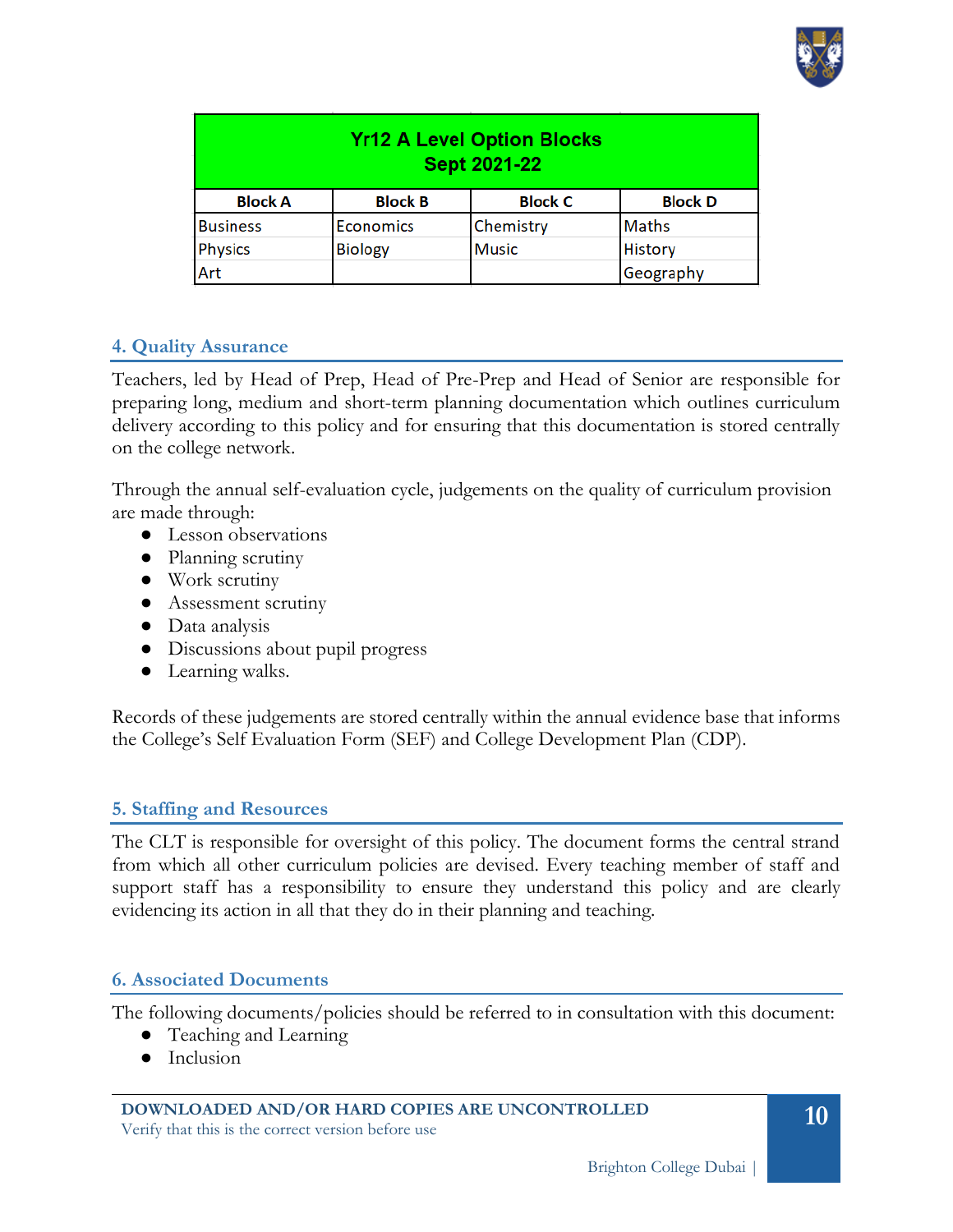

● Marking and feedback

# **7. Monitoring and Review**

This policy is to be reviewed and checked annually by the CLT.

# **8. Approved by**

Head Master on behalf of the College:

Hone

Simon Crane, Head Master

Chair on behalf of the Governors:

\_\_\_\_\_\_\_\_\_\_\_\_Mrs Nilay Ozral, Board Member\_\_\_\_\_\_\_

Change History Record

| Version No. | Description of Change                                                                                                                                                                                                                                                                                                                                                                       | Owner                                   | Date of Issue |
|-------------|---------------------------------------------------------------------------------------------------------------------------------------------------------------------------------------------------------------------------------------------------------------------------------------------------------------------------------------------------------------------------------------------|-----------------------------------------|---------------|
| 1.0         | Changed to include details of::<br>New Statutory EYFS Framework (2021)<br>International Primary Curriculum<br>٠<br>Curiosity approach<br>CCAs for Prep                                                                                                                                                                                                                                      | <b>Katy Cooke</b><br>Head of Pre-Prep   | May 2021      |
| 2.0         | Changed to include details of::<br>Page 1 – added BTECs<br>Page $1$ – removed performing arts/music and<br>٠<br>changed to 'arts' with music, art and drama<br>named separately<br>Page 1 – added Moral Education<br>٠<br>Page $5 -$ added PE to specialist classroom list<br>٠<br>Page 7-8 – Upper Senior options included,<br>٠<br>hour allocations altered to reflect current<br>demands | Jane Clewlow<br>Deputy Head<br>Academic | May 2021      |

**DOWNLOADED AND/OR HARD COPIES ARE UNCONTROLLED** Verify that this is the correct version before use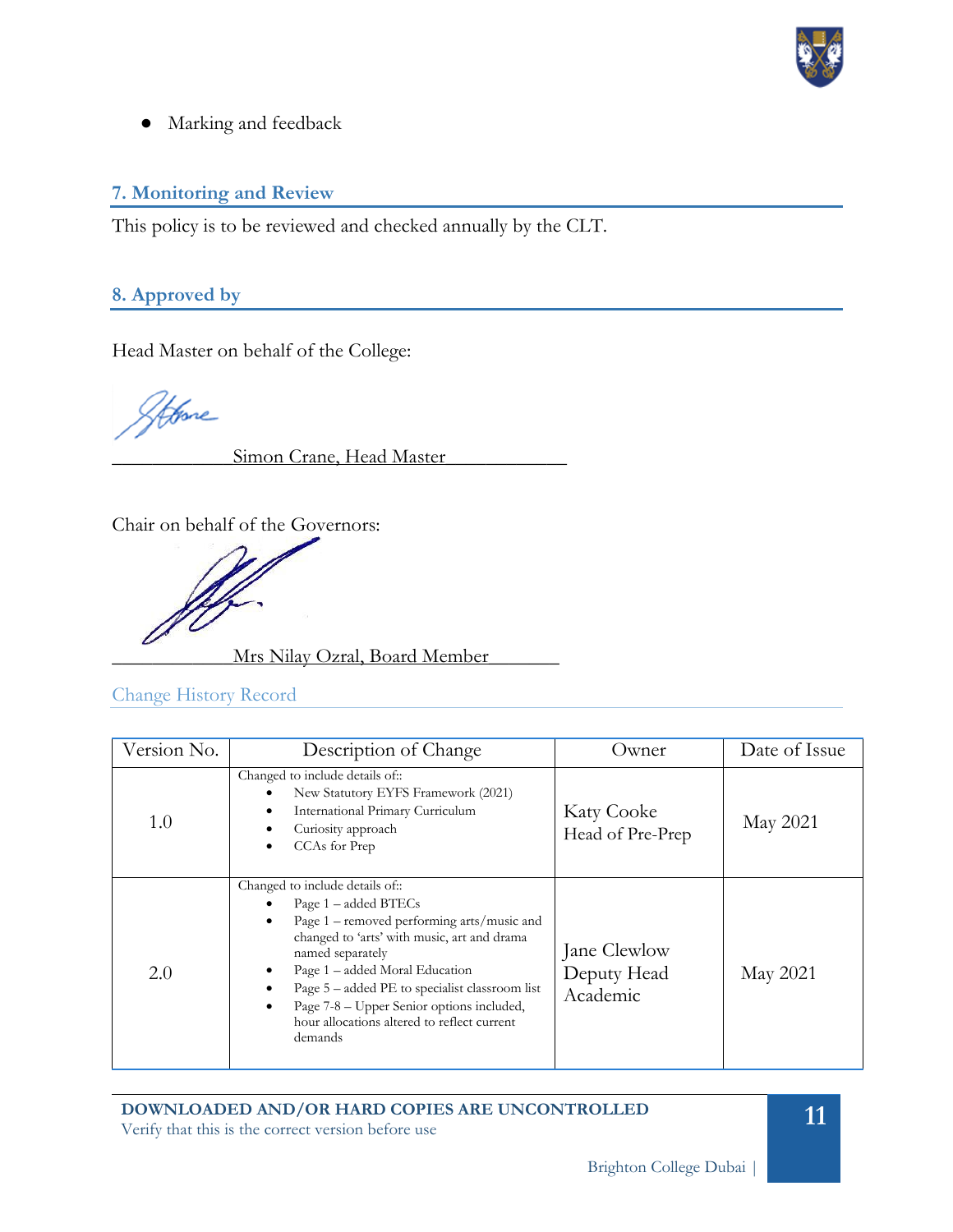

| 3.0 | Changes to time allocations                                                                                                                                                                                                                                                                                     | Joe Donaghey                  | June 2021  |
|-----|-----------------------------------------------------------------------------------------------------------------------------------------------------------------------------------------------------------------------------------------------------------------------------------------------------------------|-------------------------------|------------|
| 4.0 | Changes including:<br>$P2 - add in -$<br>P6 – Deputy Head Academic changed to Head of<br>Senior                                                                                                                                                                                                                 | Jane Clewlow                  | April 2022 |
| 5.0 | Changes to include details of<br>Page 1 - Knowledge and skills based<br>Page 2 – Curriculum Intentions<br>Page 4 - change Moral, Social and Cultural<br>Education<br>Page 5 – Detail in IPC added metacognition<br>skills<br>Page 6 – added specialist curriculum delivery<br>Page 6 – added curriculum for all | Sarah Brannon<br>Head of Prep | April 2022 |
| 6.0 | Changes to time allocations                                                                                                                                                                                                                                                                                     | Joe Donaghey                  | April 2022 |

# <span id="page-11-0"></span>**Brighton College Dubai Policies and Guidelines**

## **Policy Statement**

Brighton College Dubai policies have been developed by the College Leadership Team (CLT) with input and guidance from the Brighton College network, including Brighton College UK.

Policies reflect current best practice.

At the time of writing, policies aligned with the following:

- KHDA Guidance and Guidelines for Private Schools
- MOE United Arab Emirates School Inspection Framework
- DSIB School Inspection Supplement
- The College's Academic Plan written for KHDA approval
- Standards for British Schools Overseas (DfE)
- COBIS Accreditation and Compliance
- Bloom Education and Bloom Holding policies where applicable